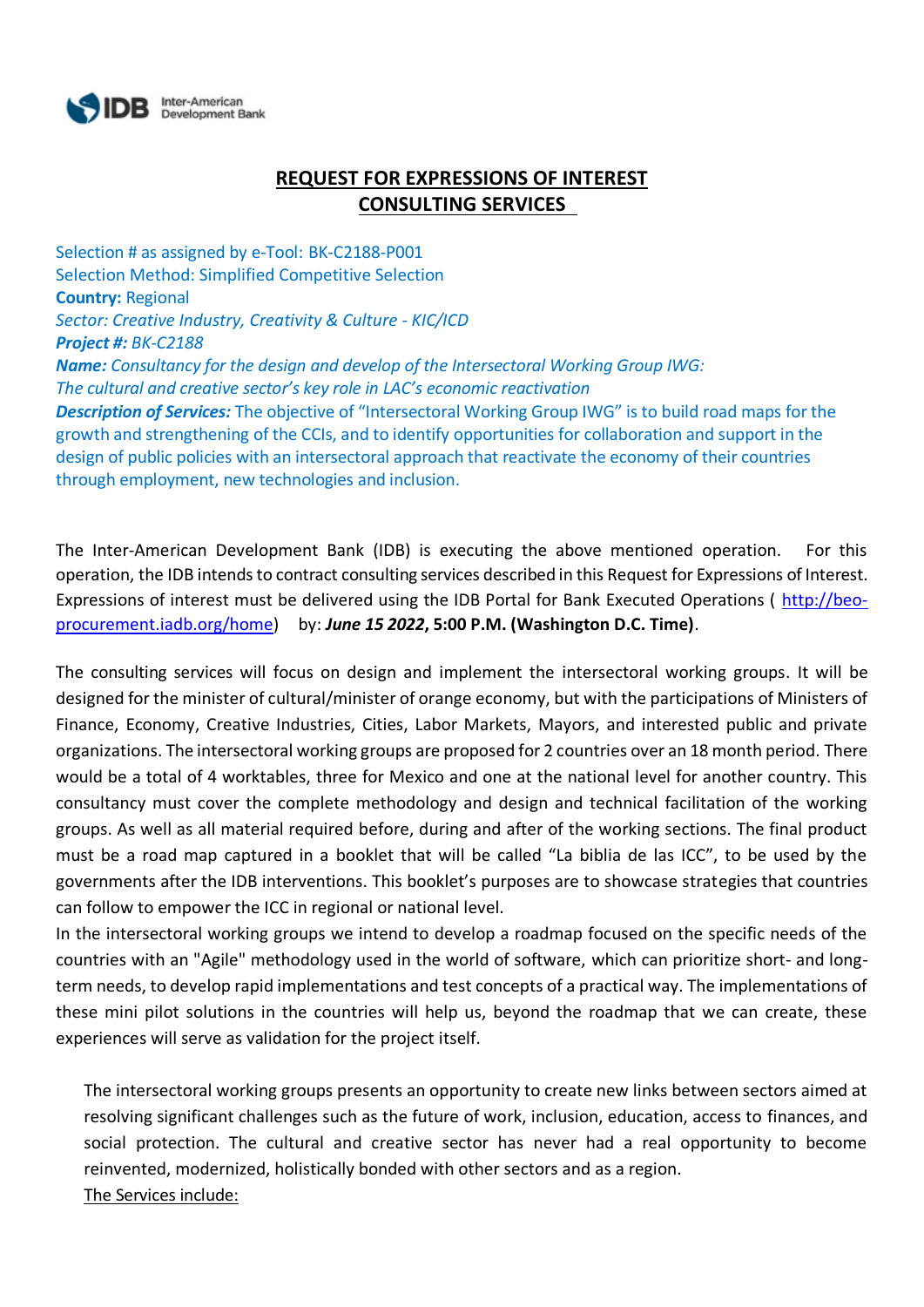## *1.1.* **Design of working groups:**

- *1.1.1.* A total of 4 intersectoral working groups
- *1.1.2.* An agile methodology to find meeting points and validations in projects that the bank wants to do or is in the process of developing.
- *1.1.3.* Approximately 12 pre-working tables / less formal meetings with the aim of building alliances and preparing us in more detail in relation to the particularities of the territories (national and state) that are intended to be addressed.
- *1.1.4.* The working tables and intersectoral working groups will have a maximum of 15 to 30 people.
- *1.1.5.* The results of the 4 workshops will be compiled in a report by the selected company.
- *1.1.6.* All material during the research (Pre and post working table) that can include: developing a data base, list of contacts, surveys, analysis of previews reports and material must be develop by the company.

## *1.2.* **Technical Facilitators of the "intersectoral working groups IWG"**

- *1.2.1.* Preparation meetings made using IDB teams or zoom.
- *1.2.2.* Design the flow/methodology/choreography of the workshops and facilitate its successful and dynamic development in present and virtual forms and in Spanish.
- *1.2.3.* Provide materials, software, and any necessary element to achieve set goals considering the virtual nature of some meetings —.
- *1.2.4.* Provide their own team to manage all aspects of the IWG together with the IDB team.
- *1.2.5.* We expect no more than 30 people for each workshop.
- *1.2.6.* The company is responsible for the technical design, methodology, research, context analysis and content - agreed with IDB team- to be presented in all meetings.

## *1.3.* **Product design (Strategy and check list in a booklet format)**

- *1.3.1.* Create and implement a methodology based on the objective previously set with IDB Team. This roadmap must deliver a process that can be replicated in any country. The methodology must be presented in a document.
- *1.3.2.* The methodology and actions implemented during the process must be captured in a booklet that will be called "La biblia de las ICC", that This booklet will be used by the governments after the IDB interventions as a toolkit or roadmap to deliver solutions and strategies to develop ICCs at the local or national level.
- *1.3.3.* The roadmap will be designed based on 4 working tables in 2 different countries.
- *1.3.4.* The document ("La biblia de las ICC") must serve for national and local governments as a manual and a checklist to start from 0 in the implementation of CCI strategies.
- *1.3.5.* The document should include the most frequently asked questions based on the implemented working tables.
- *1.3.6.* The document should reflect the different paths that, depending on the degree of maturity of the ecosystems, could be taken to implement an ICC strategy.
- *1.3.7.* A survey to identify the most relevant question and challenge from the governments perspectives in order to create an CCI ecosystem. The outcomes of the survey must be the base for the mentioned document.
- *1.3.8.* Branding and graphic elements for the IWG. Including all material from: workshop, booklets and any other that is decided in the conceptualization of the process. The design of all material